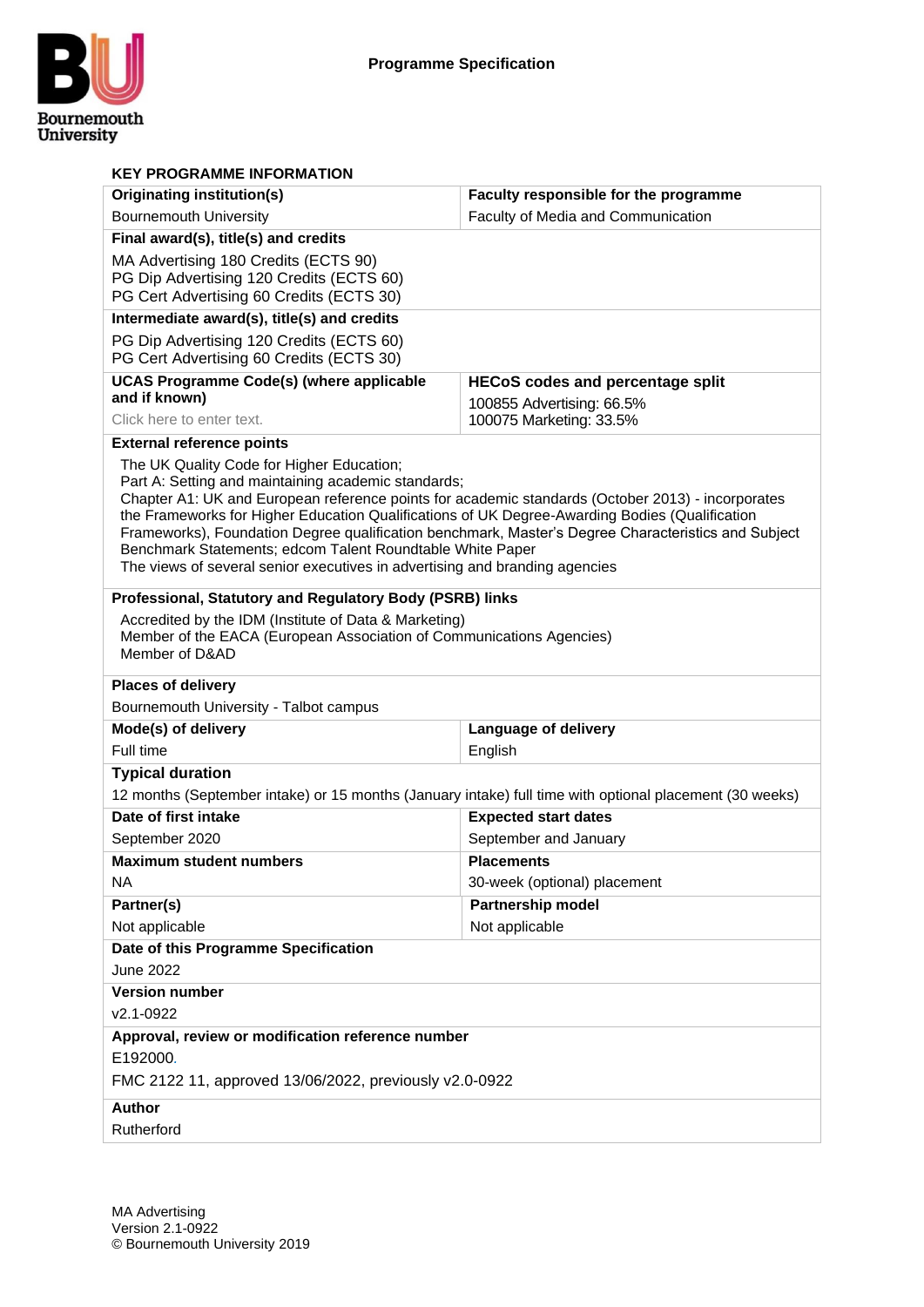### **PROGRAMME STRUCTURE**

| <b>Programme Award and Title: MA Advertising</b>              |                                                                                                                            |                  |                                                   |          |                                     |                               |                     |  |  |  |  |  |
|---------------------------------------------------------------|----------------------------------------------------------------------------------------------------------------------------|------------------|---------------------------------------------------|----------|-------------------------------------|-------------------------------|---------------------|--|--|--|--|--|
| Level 7<br>Students are required to complete all 8 core units |                                                                                                                            |                  |                                                   |          |                                     |                               |                     |  |  |  |  |  |
| <b>Unit Name</b>                                              | Core/<br><b>Option</b>                                                                                                     | No of<br>credits | <b>Assessment</b><br><b>Element</b><br>Weightings |          | <b>Expected</b><br>contact<br>hours | <b>Unit</b><br>version<br>no. | <b>HECoS codes</b>  |  |  |  |  |  |
|                                                               |                                                                                                                            |                  | Cwk 1                                             | Cwk<br>2 | per unit                            |                               |                     |  |  |  |  |  |
| <b>Creative Strategy for</b><br>Advertising                   | Core                                                                                                                       | 20               | 100%                                              |          | 48                                  | v2.0                          | 100855 (100%)       |  |  |  |  |  |
| <b>Consumer Insights</b>                                      | Core                                                                                                                       | 20               | 100%                                              |          | 40                                  | v2.0                          | 100075 (100%)       |  |  |  |  |  |
| Digital Media<br><b>Strategies</b>                            | Core                                                                                                                       | 20               | 40%                                               | 60%      | 40                                  | V <sub>2.0</sub>              | 100449 (100%)       |  |  |  |  |  |
| Research in Action                                            | Core                                                                                                                       | 20               | 100%                                              |          | 40                                  | v2.0                          | 100075 (100%)       |  |  |  |  |  |
| Creative Direction for<br>Advertising                         | Core                                                                                                                       | 20               | 75%                                               | 25%      | 48                                  | v2.0                          | 100855 (100%)       |  |  |  |  |  |
| Creative Advertising<br>Management                            | Core                                                                                                                       | 20               | 100%                                              |          | 48                                  | v2.0                          | 100855<br>$(100\%)$ |  |  |  |  |  |
| <b>Final Project</b>                                          | Core                                                                                                                       | 60               | 100%                                              |          | 40                                  | V <sub>2.1</sub>              | 100855 (100%)       |  |  |  |  |  |
| <b>Exit qualifications:</b>                                   | MA Advertising requires 180 Credits - PG Dip Advertising requires 120 Credits - PG Cert<br>Advertising requires 60 Credits |                  |                                                   |          |                                     |                               |                     |  |  |  |  |  |
| <b>Placement</b>                                              | Optional non-credit bearing placement of 30 weeks                                                                          |                  |                                                   |          |                                     |                               |                     |  |  |  |  |  |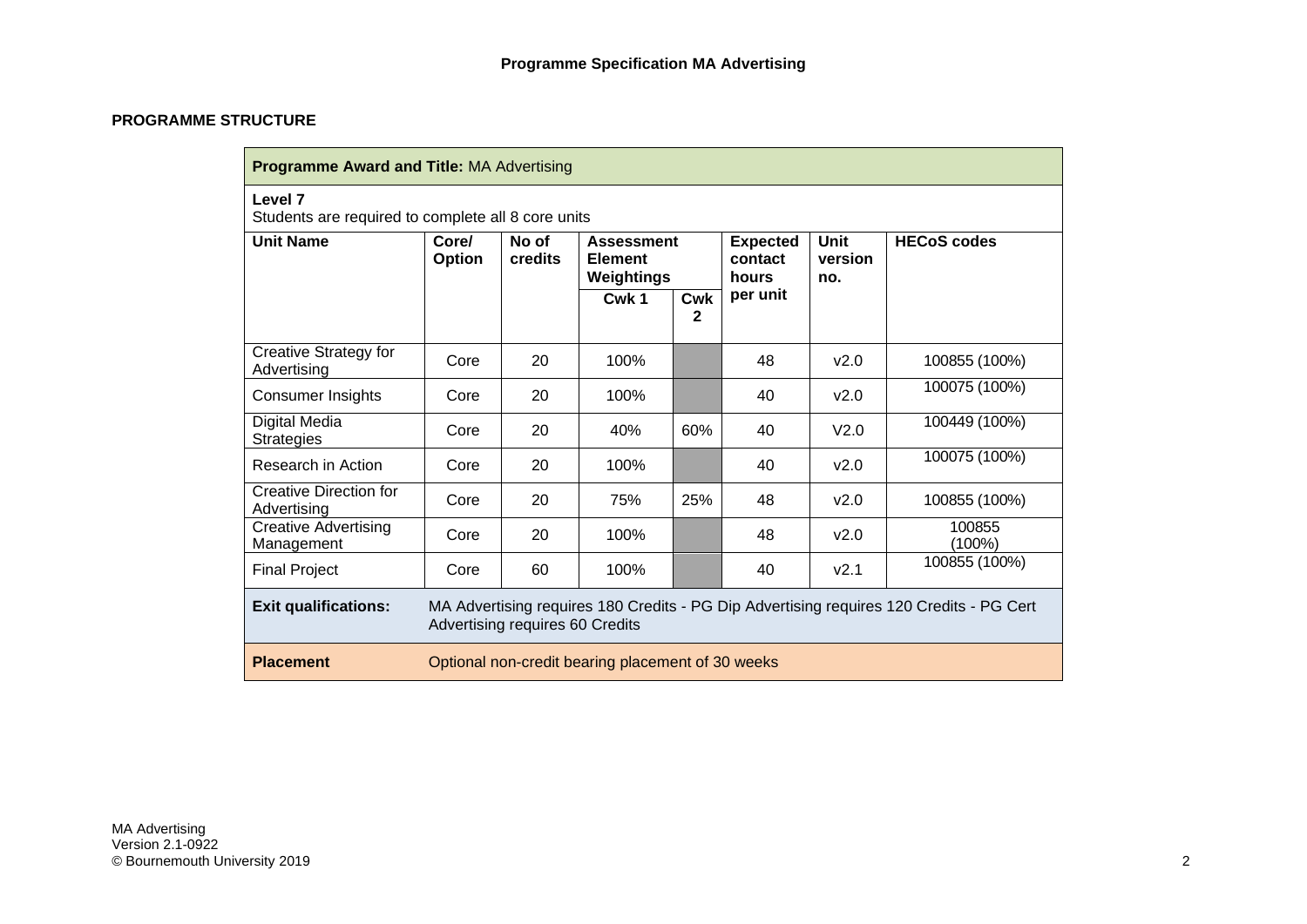### **AIMS OF THE PROGRAMME**

The programme aims to produce flexible graduates who can think critically, analytically and creatively and apply knowledge to practical situations. By the end of the programme, students will have developed strong oral communication skills and will have acquired the skills to present themselves and their ideas in a professional manner using a variety of communication techniques. The programme also aims to equip graduates with the necessary analytical skills, knowledge and understanding to carry on to further academic research at advanced level.

Numerous studies reveal that students of generations Y & Z are pushing the advertising industry from both ends: As consumers, they increasingly demand ethical branding, cause-related marketing and advertising containing explicit social and political messages as expected practices (Leiss et al, Social Communication in Advertising, 2018) – while as prospective employees, they want careers in which they can 'make a difference' (Caraher, 2014) and achieve a sense of fulfilment (Meckler, 2014).

By creating a learning environment in which the next generation of practitioners will engage with these challenges – and in particular, with the UN Sustainable Goals of [Lifelong Learning](file:///D:/Bournemouth%20U/Advertising/MA%20Advertising/2019-20/revalidation/promote%20lifelong%20learning%20(UNSG%204)) (UNSG 4), Innovative [and Sustainable Industry](https://sustainabledevelopment.un.org/sdg9) (UNSG 9), and [Sustainable Patterns of Production and Consumption](https://sustainabledevelopment.un.org/sdg12) (UNSG 12), the redesigned MA Advertising programme will make a meaningful contribution to the goals of BU2025 by encouraging students to take on the responsibility for shaping the world they will leave behind.

The redesigned MA Advertising programme will prepare students to become:

- i) Competent professionals, in conscious and confident possession of both the subject-specific and transferable skills necessary to appropriately determine, and successfully pursue, a professionally rewarding, economically viable and personally fulfilling self-directed career,
- ii) Informed and engaged citizens, capable of and committed to making informed and constructive contributions to their respective communities; and,
- iii) Reflective, self-aware individuals and capable and committed lifelong learners, able to make informed and appropriate decisions in the creation of a fulfilling and self-directed Life.

The resigned MA Advertising programme is positioned to distinguish itself from both the new MA Marketing Communications degree as well as those MA Advertising programmes whose primary focus is graphic/visual/digital design. It will achieve this by:

- Emphasising and developing students' *creative ideation* skills and the abilities identified as essential by the industry: the abilities to interrogate, devise, and explain innovative ideas so that they will be able to serve the future of the industry
- Using the development of these skills to prepare students for a career in which they feel they are able to 'make a difference' so that the industry can contribute constructively to the future

# **ALIGNMENT WITH THE UNIVERSITY'S STRATEGIC PLAN**

The newly redesigned MA Advertising programme is aligned with, and will support and enhance BU2025 strategic plan in the following ways:

### *Fusion and investment*

- By integrating research and practice in all units and assessments
- The redesigned programme includes a new unit that includes an opportunity for students (and staff) to engage in co-creation and collaborative learning with the students of other FMC programmes (a collaborative learning project with the students of Media Production department) as explicitly encouraged by BU2025
- By providing an environment that encourages both staff and students to use knowledge and professional practice to 'make a difference' in the community and the world
- And thereby building the capacity and capability to deliver the BU2025 outcomes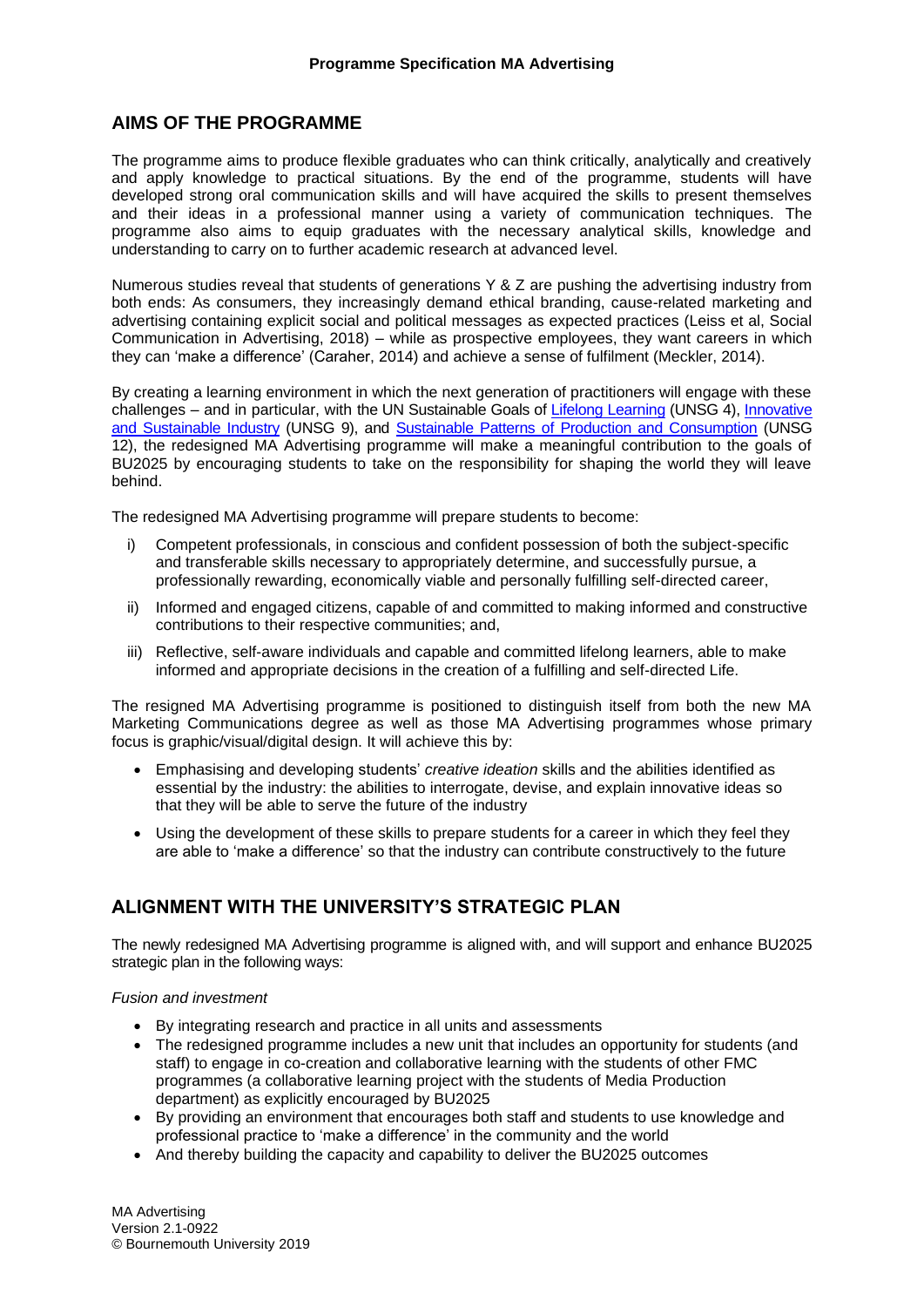#### *Leadership and impact*

- Through our demonstrable commitment to identifying and responding to the implications for the changing demands on the advertising industry (detailed in the Planning & Resources document), the redesigned programme will significantly enhance the reputation of our education, research and practice
- By providing an environment that encourages both staff and students to use knowledge and professional practice to 'make a difference' in the community and the world, it is expected that the programme allows and encourages both staff and students to significantly enhance our reputation for making a sustainable environmental impact through our education, research and practice

#### *Reputation and networks*

- Through our demonstrable commitment to responding to the identified needs of industry (detailed in the Planning & Resources document), the redesigned programme will significantly enhance the reputation of our education, research and practice
- Through our commitment to using the practice of advertising and persuasive communication to 'make a difference' in the community and the world, it is expected that the programme will help to position BU as a destination of choice for staff and students
- In the same way, this commitment to using the practice of advertising and persuasive communication to 'make a difference' will enhance our reputation among local businesses and organisations

#### *People and culture*

• Through our demonstrable commitment to identifying and responding to the implications for the changing demands on the advertising industry, our commitment to using the practice of advertising and persuasive communication to 'make a difference' and our strong commitment to ensuring equality and diversity, it is expected that the redesigned programme will assist BU in attracting, developing and retaining the right people and teams to deliver the BU2025 outcomes

#### *Performance and resilience*

• The redesigned programme includes a new unit that specifically addresses the knowledge and skills needed to anticipate and respond constructively to the challenges of managing organisational change and performance in a socially and environmentally sustainable manner

The newly redesigned MA Advertising programme will also make a meaningful contribution to the goals of BU2025 by engaging with the UN Sustainable Goals of [Lifelong Learning](file:///D:/Bournemouth%20U/Advertising/MA%20Advertising/2019-20/revalidation/promote%20lifelong%20learning%20(UNSG%204)) (UNSG 4), Innovative and [Sustainable Industry](https://sustainabledevelopment.un.org/sdg9) (UNSG 9), and [Sustainable Patterns of Production and Consumption](https://sustainabledevelopment.un.org/sdg12) (UNSG 12)– and encouraging students to consider their responsibility as both professionals and citizens for shaping the world they will leave behind.

### **LEARNING HOURS AND ASSESSMENT**

Bournemouth University taught programmes are composed of units of study, which are assigned a credit value indicating the amount of learning undertaken. The minimum credit value of a unit is normally 20 credits, above which credit values normally increase at 20-point intervals. 20 credits is the equivalent of 200 study hours required of the student, including lectures, seminars, assessment and independent study. 20 University credits are equivalent to 10 European Credit Transfer System (ECTS) credits.

As a general rule, time devoted to assessment should normally represent approximately 25% of the student learning time for a unit (i.e. 50 hours for a 20-credit unit), leaving the rest for specific programme-related activities, including lectures, seminars, preparatory work, practical activities, reading, critical reflection and independent learning.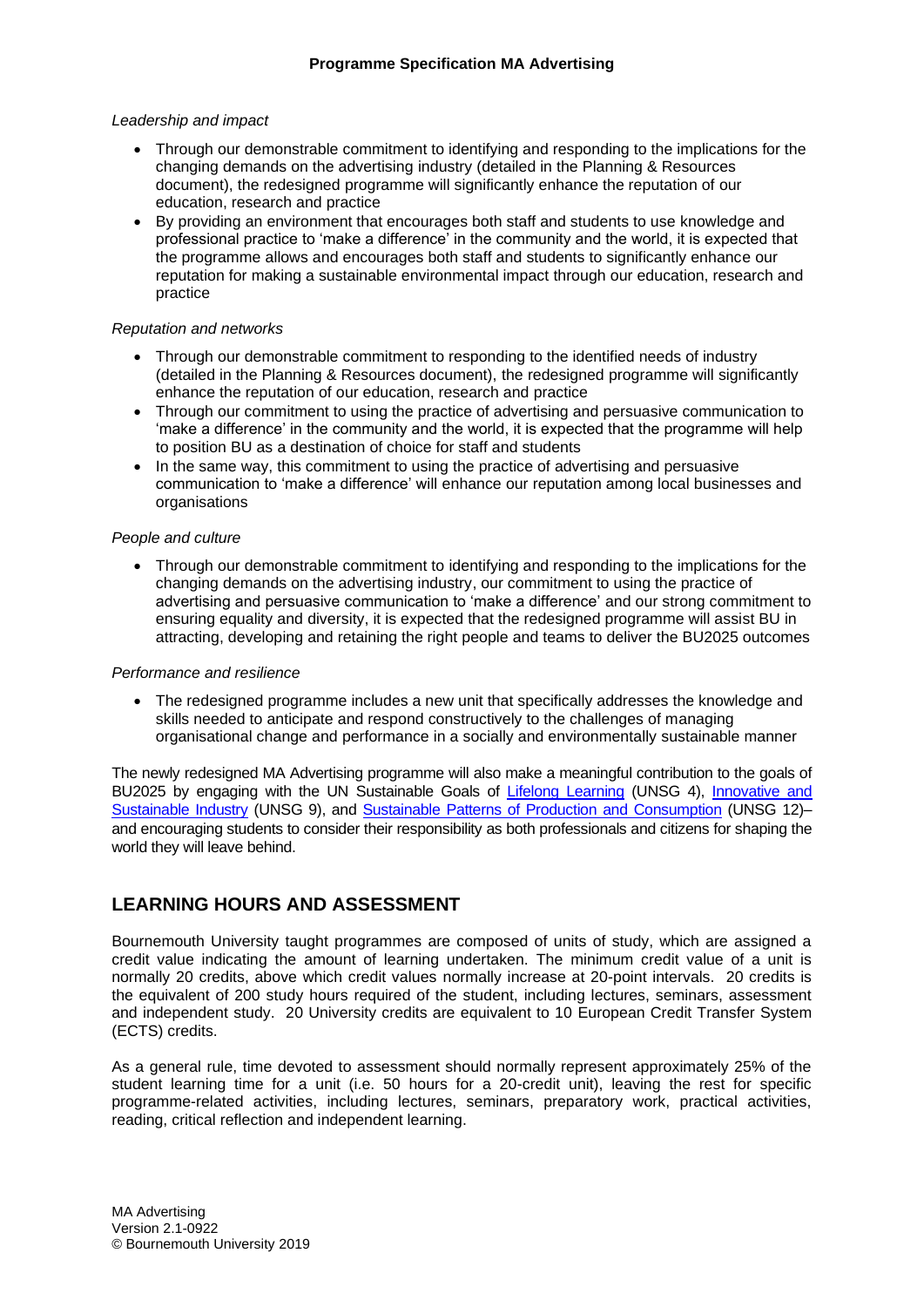Of the time devoted to assessment, every 10 hours of student effort is equivalent to approximately 1,000 words of coursework or 1 hour of examination. Therefore, as a guide, a 20-credit unit would normally require the equivalent of approximately 3,000 words in total.

## **STAFF DELIVERING THE PROGRAMME**

Students will usually be taught by a combination of senior academic staff with others who have relevant expertise including – where appropriate according to the content of the unit – academic staff, qualified professional practitioners, demonstrators/technicians and research students.

The workshops attached to the unit *Creative Direction for Advertising* will be led by qualified technician-demonstrators.

### **INTENDED LEARNING OUTCOMES – AND HOW THE PROGRAMME ENABLES STUDENTS TO ACHIEVE AND DEMONSTRATE THE INTENDED LEARNING OUTCOMES**

MA Advertising has been designed with no progression requirements enabling students to progress automatically from the PG. Dip stage (Semesters 1 and 2) to M-level (Semester 3) without the requirement of a progression examination board. The programme has been designed to attain an optimal balance between an understanding of theory (an awareness of the factors which inform strategic decisions) and the practical application of knowledge within ever-changing social and industry contexts.

Contemporary theory is balanced with 'best' professional practice throughout the curriculum.

In Semester 1, taught units encourage an advanced understanding of contemporary theory and advanced skills development. In particular, the development of the ability to interrogate information and knowledge, to identify how and where required information is to be gathered.

In Semester 2, students will have the opportunity to extend the knowledge, understanding and skills they gained in the practice-based projects in the taught units in Semester 1.

In Semester 3, in the Final Project, students will choose either a traditional academic dissertation or a consultancy project in which they will have the opportunity to extend – and to demonstrate – their ability to undertake a major research project on a topic of their choice.

Upon submission of their Final Project, students will have a further opportunity to test and apply their acquired knowledge and skills in the optional 30-week placements within an agency or organisation appropriate for their career aspirations.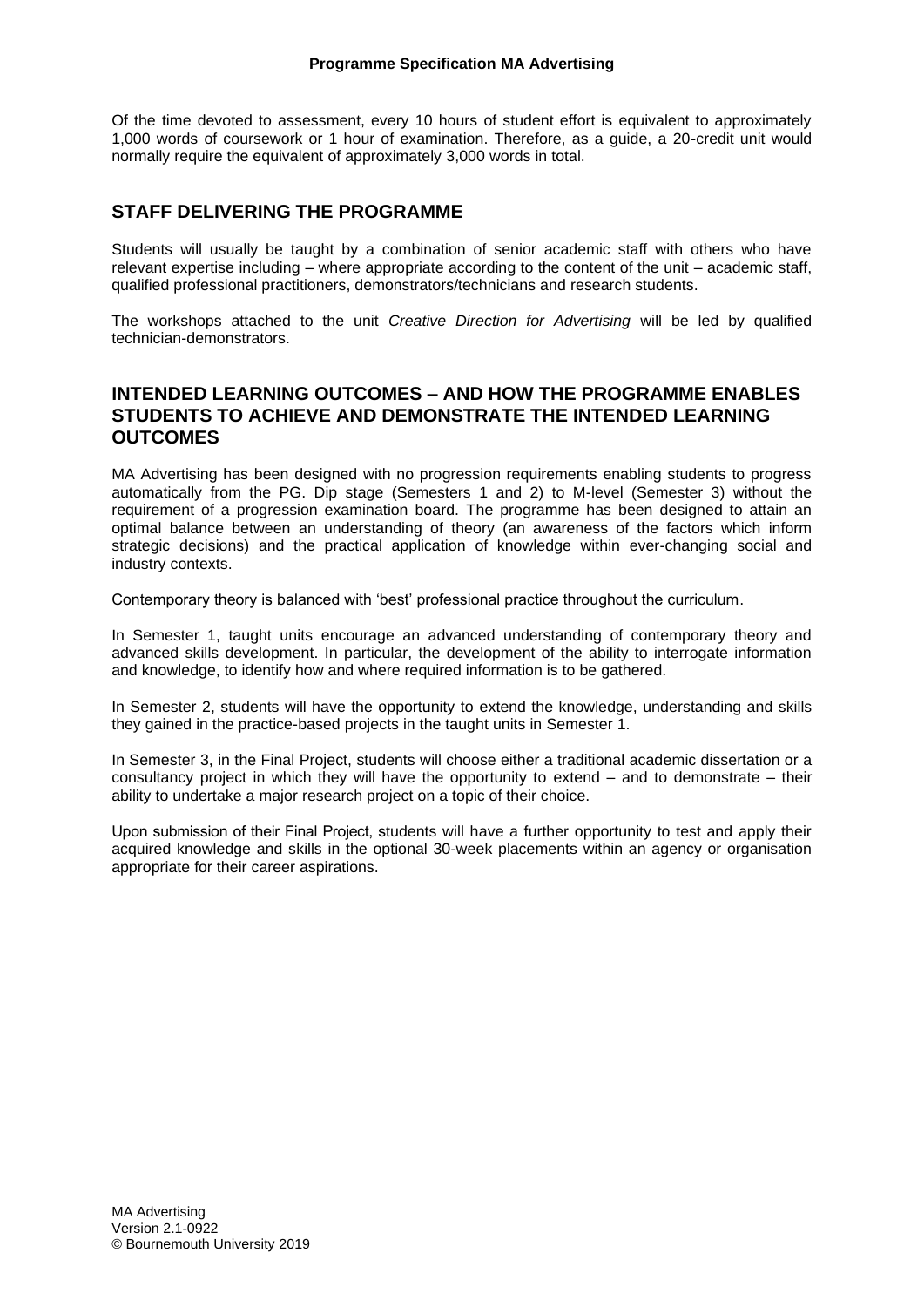# **PROGRAMME AND LEVEL 7 INTENDED PROGRAMME OUTCOMES**

|                | A: Subject knowledge and understanding<br>This programme provides opportunities for students to<br>develop and demonstrate knowledge and understanding of:                                                                                                                                                                                                                                                                                                                                                                                    | The following learning and teaching and<br>assessment strategies and methods<br>enable students to achieve and to<br>demonstrate the programme outcomes:                                                                                                      |
|----------------|-----------------------------------------------------------------------------------------------------------------------------------------------------------------------------------------------------------------------------------------------------------------------------------------------------------------------------------------------------------------------------------------------------------------------------------------------------------------------------------------------------------------------------------------------|---------------------------------------------------------------------------------------------------------------------------------------------------------------------------------------------------------------------------------------------------------------|
| A1<br>A2<br>A3 | The ability to critically review the body of knowledge,<br>debates and intellectual paradigms related to the study<br>and practice of Advertising and appreciate the<br>limitations of current knowledge and practices<br>Advanced critical appreciation of the role of Advertising<br>in a range of organisational, socio-cultural, political and<br>economic contexts<br>The ability to critically evaluate and provide justified<br>recommendations for the development of Advertising<br>strategy and programmes demonstrating a detailed | Learning and teaching strategies and<br>methods (referring to numbered<br>Intended Learning Outcomes):<br>$\bullet$ lectures (A1 - A5)<br>• seminars $(A1 - A5)$<br>• directed reading (A1 - A5)<br>• use of the VLE (A1 - A5)<br>• independent research (for |
| A4             | understanding of Advertising practice and the<br>characteristics of effective Advertising campaigns<br>The ability to demonstrate a comprehensive<br>understanding of a range of research methodologies<br>and techniques for generating original insights relevant                                                                                                                                                                                                                                                                           | dissertation) (A1 - A5)<br>Assessment strategies and methods<br>(referring to numbered Intended<br>Learning Outcomes):                                                                                                                                        |
| A5             | to the study and practice of Advertising<br>The ability to demonstrate the insight and skills<br>necessary for developing strategic and tactical<br>integrated advertising campaigns that are commercially<br>and creatively viable.                                                                                                                                                                                                                                                                                                          | • coursework (A1 - A5)<br>• dissertation (A1 - A5)                                                                                                                                                                                                            |
|                | <b>B: Intellectual skills</b><br>This programme provides opportunities for students to:                                                                                                                                                                                                                                                                                                                                                                                                                                                       | The following learning and teaching and<br>assessment strategies and methods<br>enable students to achieve and to<br>demonstrate the programme outcomes:                                                                                                      |
| B1             | A conceptual understanding of issues related to<br>Advertising to evaluate critically advanced scholarship<br>within their discipline.                                                                                                                                                                                                                                                                                                                                                                                                        | Learning and teaching strategies and<br>methods (referring to numbered<br>Intended Learning Outcomes):                                                                                                                                                        |
| B <sub>2</sub> | Identify and apply appropriate techniques for the<br>comprehensive analysis, evaluation and synthesis of<br>data for the analysis of Advertising problems and<br>issues.                                                                                                                                                                                                                                                                                                                                                                      | • lectures $(B1 - B3)$<br>• seminars $(B1 - B4)$<br>• directed reading $(B1 - B3)$                                                                                                                                                                            |
| B3             | Develop critical skills for dealing with the emerging<br>trends within the Advertising industry, with the ability to<br>assess and manage new challenges and increasing<br>competition.                                                                                                                                                                                                                                                                                                                                                       | • use of the VLE $(B1 - B3)$<br>• independent research (for<br>dissertation) $(B1 - B4)$                                                                                                                                                                      |
| B4             | Demonstrate an ability to draw upon and bring together<br>ideas from different sources of knowledge and from<br>different disciplines relevant to the study and practice of<br>Advertising.                                                                                                                                                                                                                                                                                                                                                   | Assessment strategies and methods<br>(referring to numbered Intended<br>Learning Outcomes):<br>• coursework $(B1 - B4)$                                                                                                                                       |
|                |                                                                                                                                                                                                                                                                                                                                                                                                                                                                                                                                               | $\bullet$ dissertation (B1 - B4)                                                                                                                                                                                                                              |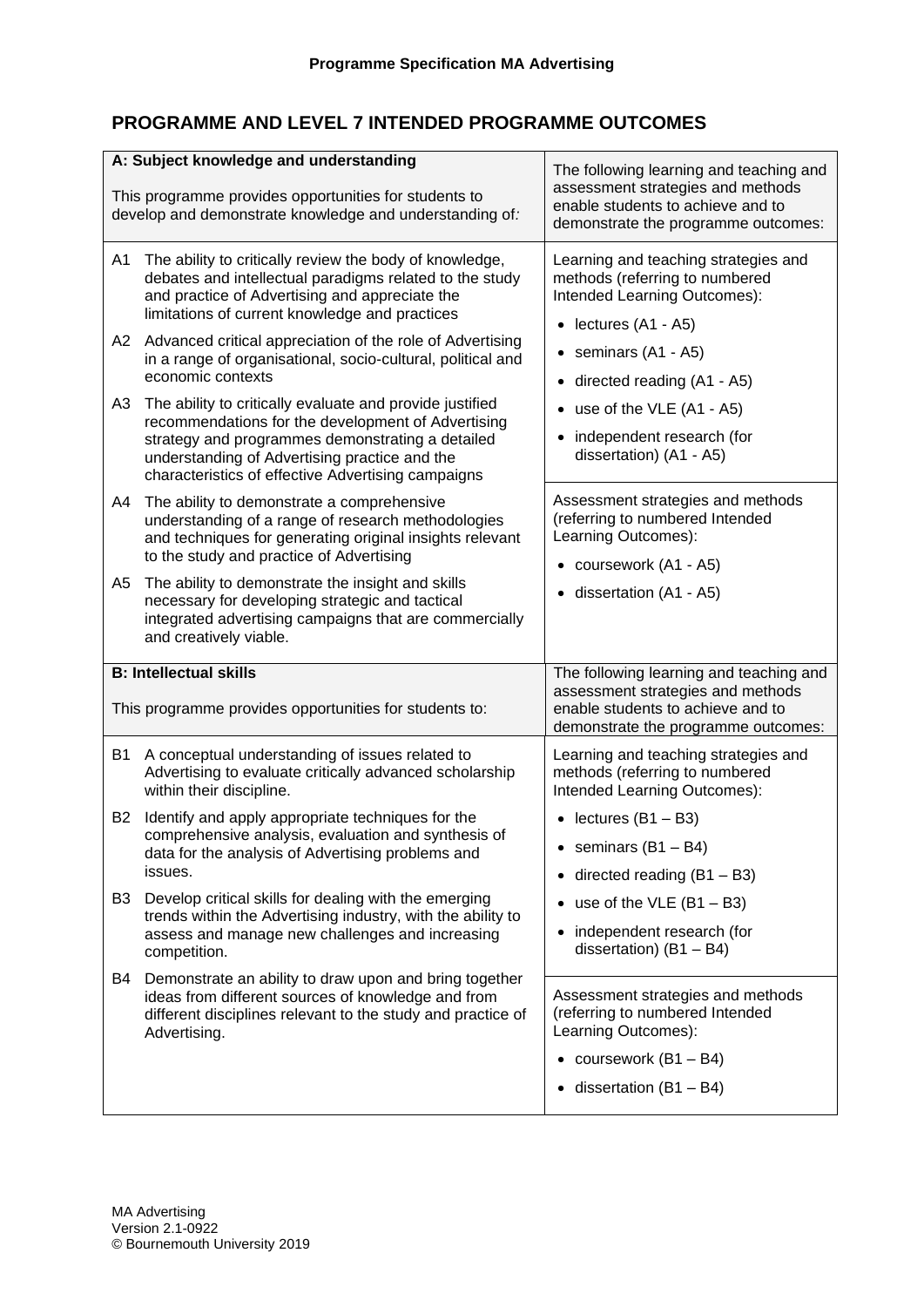### **Programme Specification MA Advertising**

| <b>C: Practical skills</b>                                                                                                                                                                                                                                                                                                                                                                                                                                                                                               | The following learning and teaching and                                                                                                                                                                                                                |
|--------------------------------------------------------------------------------------------------------------------------------------------------------------------------------------------------------------------------------------------------------------------------------------------------------------------------------------------------------------------------------------------------------------------------------------------------------------------------------------------------------------------------|--------------------------------------------------------------------------------------------------------------------------------------------------------------------------------------------------------------------------------------------------------|
| This programme provides opportunities for students to:                                                                                                                                                                                                                                                                                                                                                                                                                                                                   | assessment strategies and methods<br>enable students to achieve and to<br>demonstrate the programme outcomes:                                                                                                                                          |
| C <sub>1</sub><br>The ability to devise, implement and manage original<br>Advertising programmes that help to achieve<br>organisational objectives;                                                                                                                                                                                                                                                                                                                                                                      | Learning and teaching strategies and<br>methods (referring to numbered<br>Intended Learning Outcomes):                                                                                                                                                 |
| C <sub>2</sub><br>The ability to creatively and critically synthesise original<br>ideas from both professional and academic sources of<br>knowledge and be able to apply these within an<br>Advertising context;<br>The ability to make valuable original contributions<br>C <sub>3</sub><br>towards Advertising practice within complex or<br>unpredictable environments;<br>C4 Demonstrate confidence and competence in the<br>selection of contemporary digital technologies and<br>insights relevant to Advertising. | • lectures $(C1 - C4)$<br>• seminars $(C1 - C4)$<br>• directed reading $(C1 - C4)$<br>• use of the VLE $(C1 - C2)$<br>• independent research (for<br>dissertation) $(C1 - C4)$<br>Assessment strategies and methods<br>(referring to numbered Intended |
|                                                                                                                                                                                                                                                                                                                                                                                                                                                                                                                          | Learning Outcomes):<br>• coursework $(C1 - C4)$<br>$\bullet$ dissertation (C1 - C4)                                                                                                                                                                    |
| D: Transferable skills                                                                                                                                                                                                                                                                                                                                                                                                                                                                                                   | The following learning and teaching and                                                                                                                                                                                                                |
|                                                                                                                                                                                                                                                                                                                                                                                                                                                                                                                          | assessment strategies and methods                                                                                                                                                                                                                      |
| This programme provides opportunities for students to:                                                                                                                                                                                                                                                                                                                                                                                                                                                                   | enable students to achieve and to<br>demonstrate the programme outcomes:                                                                                                                                                                               |
| The ability to work effectively, productively and<br>D1<br>accountably as a member of a team.                                                                                                                                                                                                                                                                                                                                                                                                                            | Learning and teaching strategies and<br>methods (referring to numbered                                                                                                                                                                                 |
| D2 Critical reflection, originality and creativity in tackling<br>and solving problems.                                                                                                                                                                                                                                                                                                                                                                                                                                  | Intended Learning Outcomes):<br>• lectures $(D1 - D4)$                                                                                                                                                                                                 |
| Be able to consider and apply global perspectives to<br>D <sub>3</sub><br>their work.                                                                                                                                                                                                                                                                                                                                                                                                                                    | • seminars $(D1 - D6)$                                                                                                                                                                                                                                 |
| D4 Effectively communicate Advertising concepts, plans,<br>proposals and issues to a diverse range of audiences;<br>professionally present and rigorously defend ideas and<br>produce accurately referenced work to a given format,<br>brief and deadline.                                                                                                                                                                                                                                                               | • directed reading $(D1 - D5)$<br>use of the $VLE$ (D1 - D6)<br>• independent research (for<br>dissertation) $(D1 - D6)$                                                                                                                               |
| The independent learning ability required for continuing<br>D5<br>professional development.                                                                                                                                                                                                                                                                                                                                                                                                                              | Assessment strategies and methods<br>(referring to numbered Intended                                                                                                                                                                                   |
| Demonstrate entrepreneurial thinking and ambition.<br>D6                                                                                                                                                                                                                                                                                                                                                                                                                                                                 | Learning Outcomes):                                                                                                                                                                                                                                    |
|                                                                                                                                                                                                                                                                                                                                                                                                                                                                                                                          | • coursework $(D1 - D6)$                                                                                                                                                                                                                               |

### *Learning and Teaching strategies and methods*

The learning, teaching and assessment strategy of the department recognises that different 'kinds' of knowledge (concepts, theories, applications, implications) and skills are most effectively assimilated by students through the appropriate use of a variety of constructively aligned methods – and in a manner that acknowledges and respects the different learning styles used by students. The nature of the knowledge and understanding, practical and transferable skills to be acquired also depends on the unit undertaken.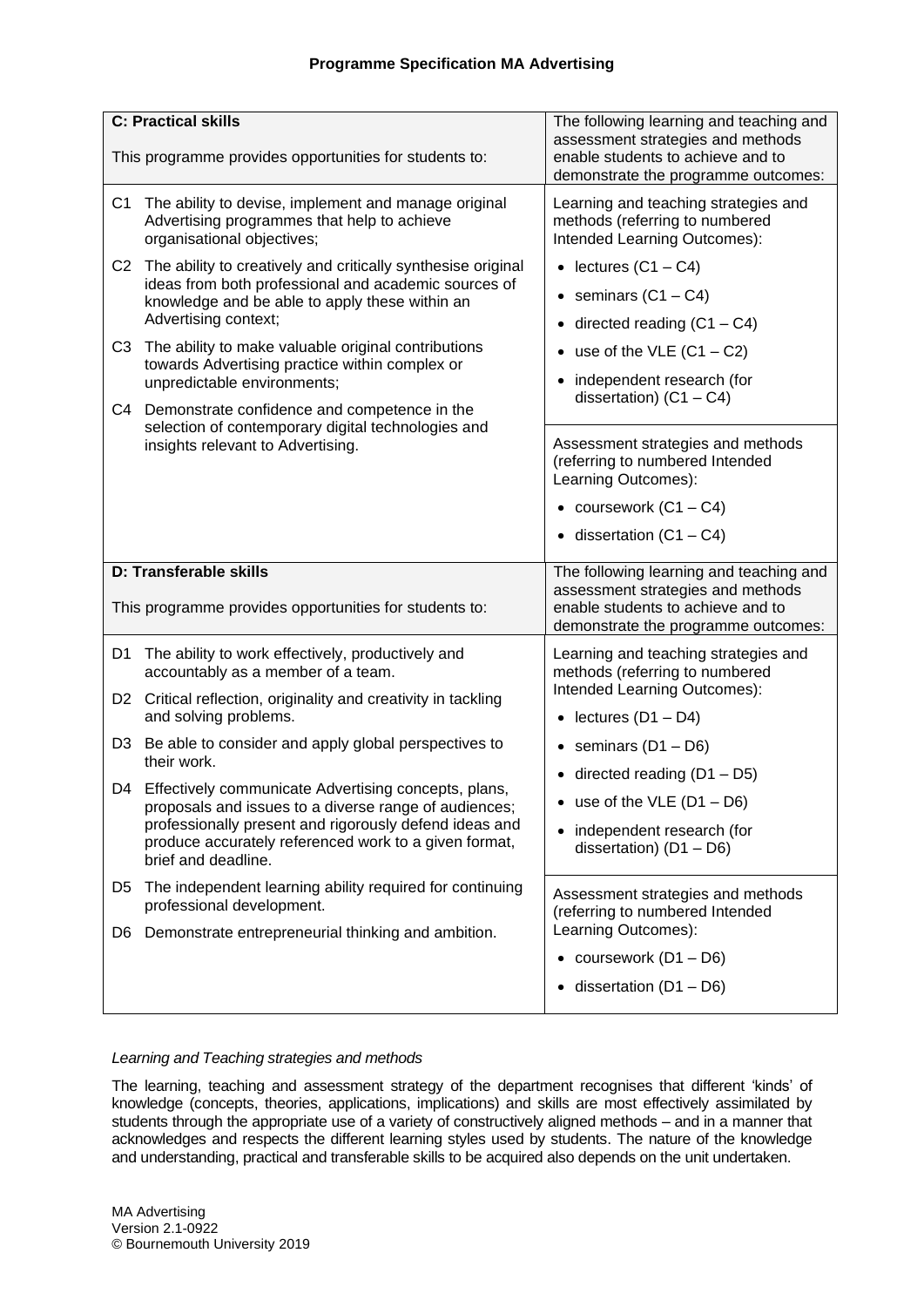Learning and teaching strategies will include lectures, practical sessions, group discussion and debate, seminars, structured reflections, tutorials, supervision in practice and enquiry-based study. Theoretical material and key concepts will generally be delivered in lecture format. Seminars will be used to provide an opportunity to explore how these theories and key concepts are (or can be) applied in practice.

To ensure that learning takes places in a manner that enhances students' industry knowledge and skills and extends the opportunity to acquire industry experience and industry contacts, it is intended that a significant (and increased) proportion of both hands-on practice-based work and formal assessments will be based on 'live' briefs negotiated and secured through the programme team's relations with agencies. In addition to providing students with the industry experience and industry contacts identified as an essential draw, the anticipated feedback to be provided to students by the relevant agencies who have contributed these briefs will also form an important element of formative feedback.

All students will have access to the university's VLE (BrightSpace), the programme leader and relevant unit leaders for support and guidance in their studies.

Given the conversion nature of this programme, it is requested that, where appropriate, units are delivered by more than one academic to allow students to benefit from the range of expertise within the department.

#### *Assessment*

All units will be assessed in line with BU regulations on assessment design. In most cases, units are assessed with a maximum of two elements of assessment and all units include formative assessment elements. A range of assessment methods are used across the MA Advertising programme – all of which (individual and group written assessments, presentations & pitches, practical projects in response to live briefs) will be (or are intended to be) constructively aligned with the unit and programme ILOs.

The assessment methods will be reviewed annually through a paper board/internal review and the IMP to ensure student and staff workloads are spread appropriately, and to review the balance of assessment methods. The unit specifications provide detail on the planned assessment strategy for the units.

In order to increase the level of industry experience and industry knowledge and skills – as well as students' confidence in their possession of these – the constructively aligned assessment regime of the redesigned programme is based on:

- Written industry-style reports in which students will have the opportunity to develop, enhance and demonstrate their ability to critically explore and clearly articulate the potential of their ideas
- Oral presentations in which students will have the opportunity to develop, enhance and demonstrate their ability to present and articulate ideas (theories, strategies and implications)
- Practical projects in which students will have the opportunity to develop, enhance and demonstrate their abilities to apply their knowledge, understanding and skills in the conception and execution of appropriate artefacts as well as the opportunity to build a portfolio

The redesigned programme will have no exams as this assessment method is not constructively aligned with the skills required in advertising practice.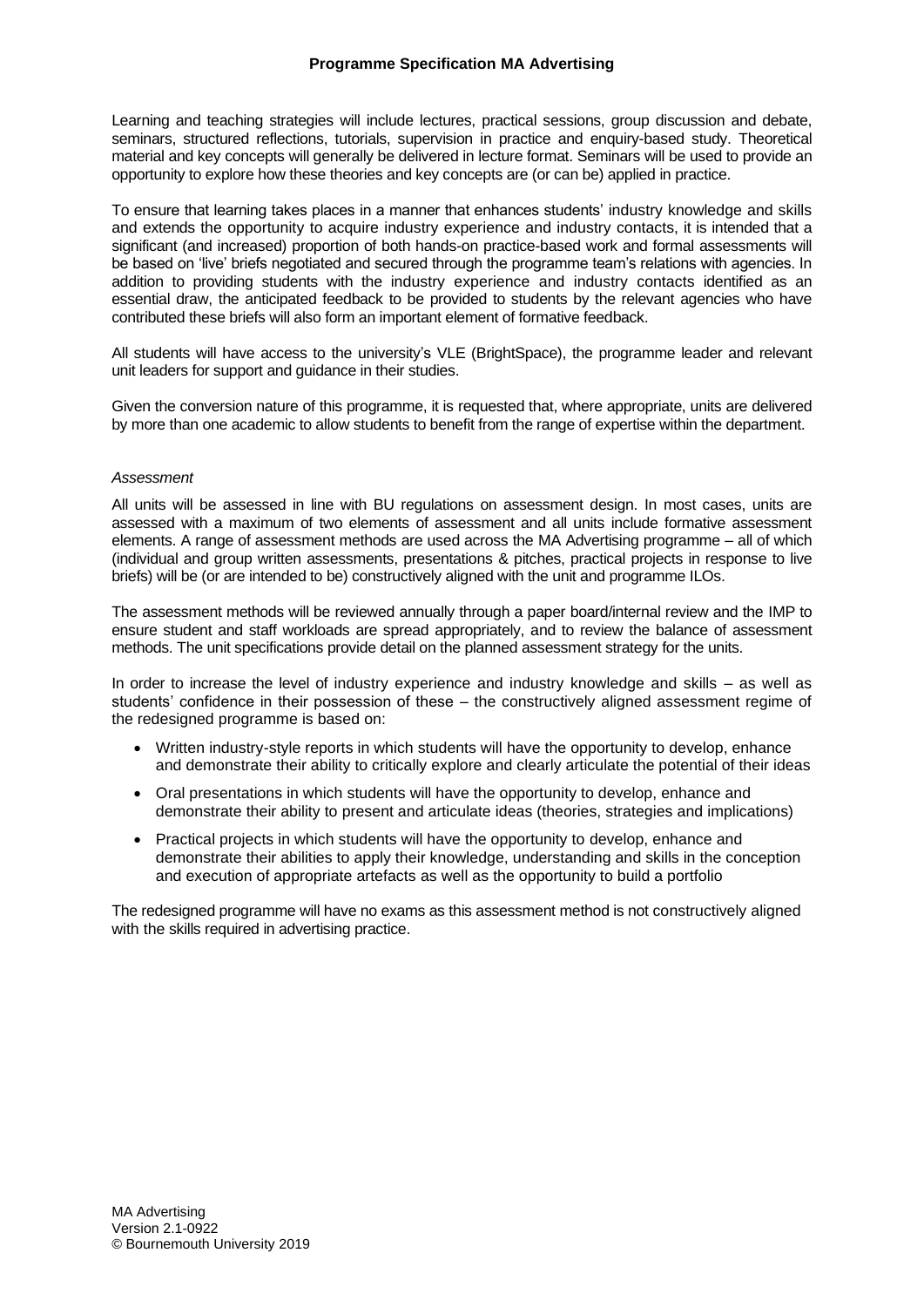### **ADMISSION REGULATIONS**

The regulations for this programme are the University's Standard Undergraduate/Postgraduate/ Graduate Diploma/Graduate Certificate Admission Regulations*.*

For PG and Grad Cert/Diploma programmes: <https://intranetsp.bournemouth.ac.uk/pandptest/3a-postgraduate-admissions-regulations.pdf>

The regulations for this programme are the University's Standard Undergraduate Admission Regulations with the following exceptions: Applicants whose mother tongue is not English must offer evidence of qualifications in written and spoken English. Acceptable qualifications are: IELTS (academic) 6.5 (with a minimum of 6 in each of four categories) or direct equivalent.

### **PROGRESSION ROUTES**

No internal progression

# **ASSESSMENT REGULATIONS**

The regulations for this programme are the University's Standard Undergraduate / Postgraduate / Foundation degree / Higher National / Graduate Diploma / Graduate Certificate Assessment Regulations.

For PG taught programmes include: [https://intranetsp.bournemouth.ac.uk/pandptest/6a-standard](https://intranetsp.bournemouth.ac.uk/pandptest/6a-standard-assessment-regulations-postgraduate-1718.pdf)[assessment-regulations-postgraduate.pdf](https://intranetsp.bournemouth.ac.uk/pandptest/6a-standard-assessment-regulations-postgraduate-1718.pdf)

# **WORK BASED LEARNING (WBL) AND PLACEMENT ELEMENTS**

Upon completion of the taught units and the submission of their Final Project, students will also have the opportunity to undertake an optional *30-week Industry Placement* (shared with MAMC). This placement will provide students with the opportunity to apply and test their knowledge and skills in a professional setting of an advertising or branding agency and its clients (or, alternatively, in an 'in-house' environment).